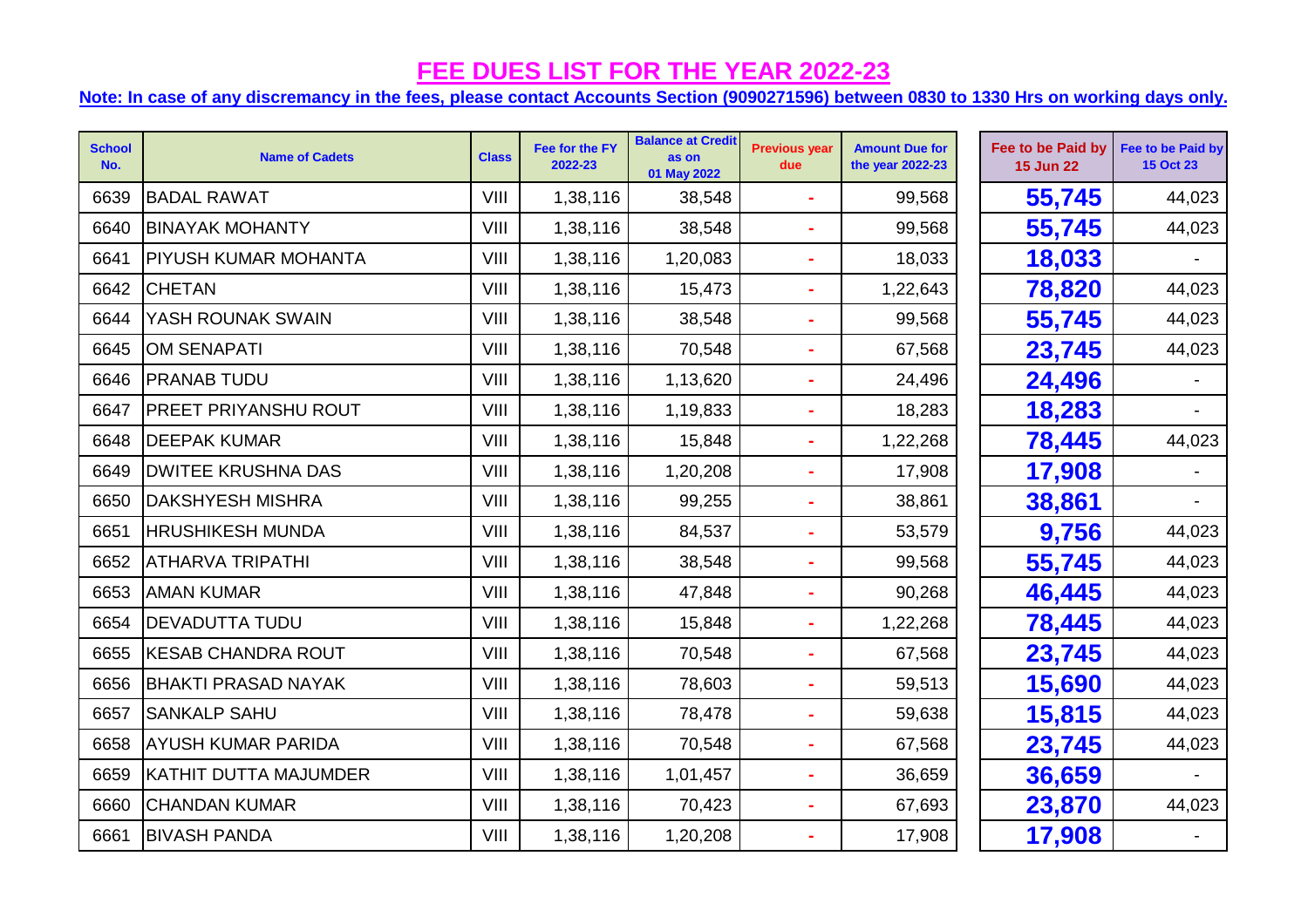| <b>School</b><br>No. | <b>Name of Cadets</b>         | <b>Class</b> | Fee for the FY<br>2022-23 | <b>Balance at Credit</b><br>as on<br>01 May 2022 | <b>Previous year</b><br>due | <b>Amount Due for</b><br>the year 2022-23 | Fee to be Paid by<br><b>15 Jun 22</b> | Fee to be Paid by<br><b>15 Oct 23</b> |
|----------------------|-------------------------------|--------------|---------------------------|--------------------------------------------------|-----------------------------|-------------------------------------------|---------------------------------------|---------------------------------------|
| 6662                 | <b>SHASWAT SUVENDU PARIDA</b> | VIII         | 1,38,116                  | 1,20,208                                         |                             | 17,908                                    | 17,908                                |                                       |
| 6663                 | <b>SWADHIN PRASAD SAHOO</b>   | VIII         | 1,38,116                  | 1,20,083                                         |                             | 18,033                                    | 18,033                                |                                       |
| 6664                 | <b>CHINMAY KUMAR PUHAN</b>    | VIII         | 1,38,116                  | 70,423                                           | $\blacksquare$              | 67,693                                    | 23,870                                | 44,023                                |
| 6665                 | <b>AJAY</b>                   | VIII         | 1,38,116                  | 15,848                                           |                             | 1,22,268                                  | 78,445                                | 44,023                                |
| 6666                 | <b>ATUL RAJ</b>               | VIII         | 1,38,116                  | 15,848                                           |                             | 1,22,268                                  | 78,445                                | 44,023                                |
| 6667                 | <b>AMAN KUMAR</b>             | VIII         | 1,38,116                  | 38,548                                           |                             | 99,568                                    | 55,745                                | 44,023                                |
| 6668                 | <b>DEEPAK TOMAR</b>           | VIII         | 1,38,116                  | 15,848                                           |                             | 1,22,268                                  | 78,445                                | 44,023                                |
| 6670                 | <b>NISHANT KUMAR</b>          | VIII         | 1,38,116                  | 25,148                                           |                             | 1,12,968                                  | 69,145                                | 44,023                                |
| 6671                 | <b>RISHABH RANJAN</b>         | VIII         | 1,38,116                  | 15,848                                           |                             | 1,22,268                                  | 78,445                                | 44,023                                |
| 6672                 | <b>ASHUTOSH PRASAD</b>        | VIII         | 1,38,116                  | 15,848                                           |                             | 1,22,268                                  | 78,445                                | 44,023                                |
| 6673                 | <b>MUKESH MAJHI</b>           | VIII         | 1,38,116                  | 98,798                                           |                             | 39,318                                    | 39,318                                |                                       |
| 6674                 | DEEPANSHU                     | VIII         | 1,38,116                  | 70,423                                           | ÷                           | 67,693                                    | 23,870                                | 44,023                                |
| 6675                 | <b>SWASTI RANJAN DAS</b>      | VIII         | 1,38,116                  | 1,19,958                                         |                             | 18,158                                    | 18,158                                |                                       |
| 6676                 | <b>SATYANARAYAN PRADHAN</b>   | VIII         | 1,38,116                  | 1,20,208                                         |                             | 17,908                                    | 17,908                                |                                       |
| 6677                 | ANSHUMAAN BADHAI              | VIII         | 1,38,116                  | 99,380                                           |                             | 38,736                                    | 38,736                                |                                       |
| 6679                 | <b>HARSHAL PAWAR</b>          | VIII         | 1,38,116                  | 70,548                                           |                             | 67,568                                    | 23,745                                | 44,023                                |
| 6680                 | <b>PREM KUMAR</b>             | VIII         | 1,38,116                  | 17,348                                           |                             | 1,20,768                                  | 76,945                                | 44,023                                |
| 6681                 | <b>VISHAL KUMAR</b>           | VIII         | 1,38,116                  | 38,424                                           |                             | 99,692                                    | 55,869                                | 44,023                                |
| 6682                 | <b>SONU KUMAR</b>             | VIII         | 1,38,116                  | 25,148                                           | ä,                          | 1,12,968                                  | 69,145                                | 44,023                                |
| 6683                 | <b>PRINCE KUMAR</b>           | VIII         | 1,38,116                  | 38,548                                           |                             | 99,568                                    | 55,745                                | 44,023                                |
| 6684                 | <b>SHAURYA RANJAN JENA</b>    | VIII         | 1,38,116                  | 31,848                                           |                             | 1,06,268                                  | 62,445                                | 44,023                                |
| 6685                 | <b>DIBYAJYOTI PRADHAN</b>     | VIII         | 1,38,116                  | 70,423                                           |                             | 67,693                                    | 23,870                                | 44,023                                |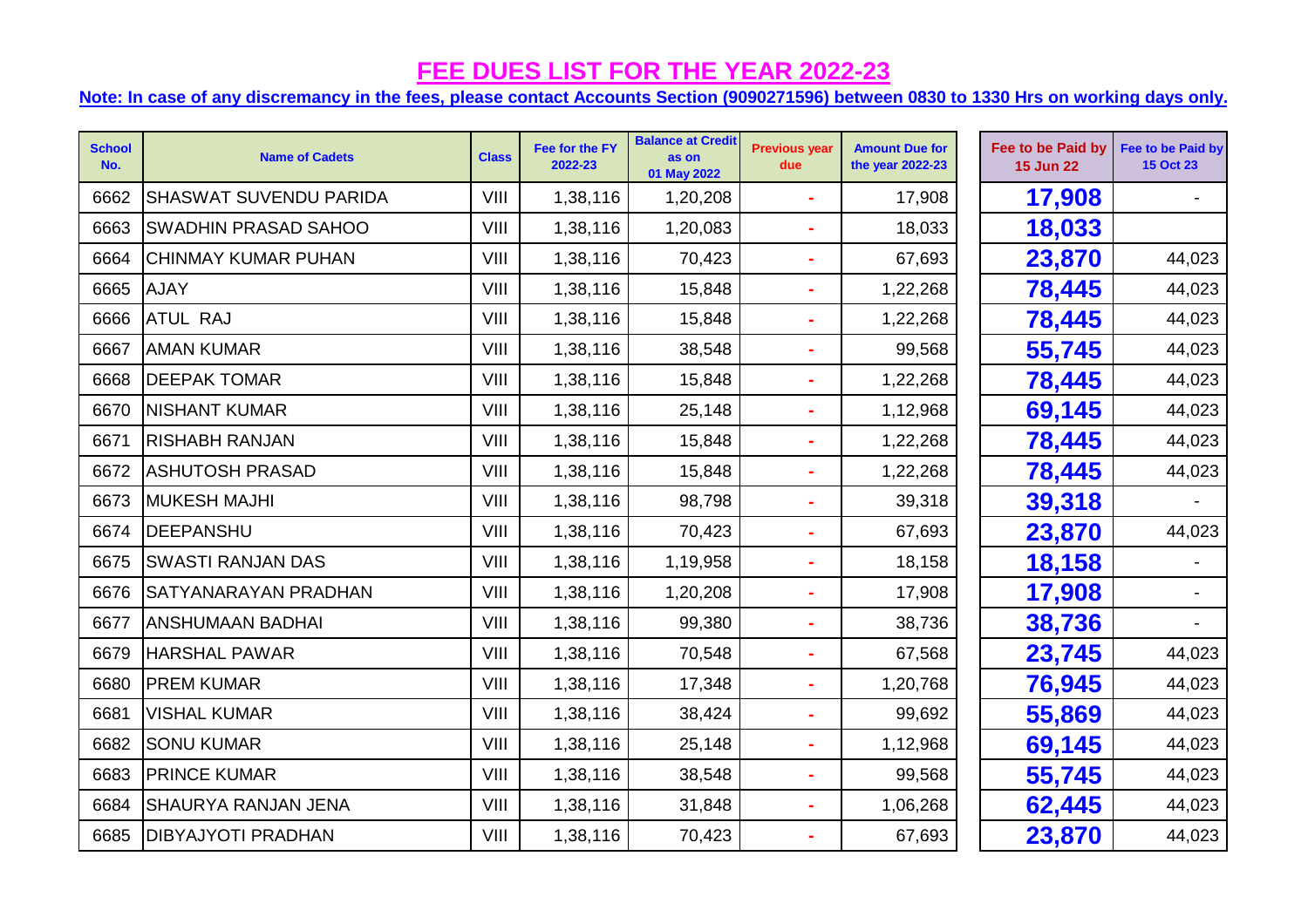| <b>School</b><br>No. | <b>Name of Cadets</b>              | <b>Class</b> | Fee for the FY<br>2022-23 | <b>Balance at Credit</b><br>as on<br>01 May 2022 | <b>Previous year</b><br>due | <b>Amount Due for</b><br>the year 2022-23 | Fee to be Paid by<br><b>15 Jun 22</b> | Fee to be Paid by<br><b>15 Oct 23</b> |
|----------------------|------------------------------------|--------------|---------------------------|--------------------------------------------------|-----------------------------|-------------------------------------------|---------------------------------------|---------------------------------------|
| 6687                 | <b>MAHESH PRASAD NAYAK</b>         | VIII         | 1,38,116                  | 99,505                                           |                             | 38,611                                    | 38,611                                |                                       |
| 6688                 | <b>SHRIYANSH MAHAPATRA</b>         | VIII         | 1,38,116                  | 78,353                                           |                             | 59,763                                    | 15,940                                | 44,023                                |
| 6689                 | <b>KAUSHIK GURUGUBELLI</b>         | VIII         | 1,38,116                  | 15,848                                           | $\blacksquare$              | 1,22,268                                  | 78,445                                | 44,023                                |
| 6690                 | <b>SURAJ SHEE</b>                  | VIII         | 1,38,116                  | 15,848                                           |                             | 1,22,268                                  | 78,445                                | 44,023                                |
| 6692                 | <b>HITESH NAYAK</b>                | VIII         | 1,38,116                  | 1,20,208                                         |                             | 17,908                                    | 17,908                                |                                       |
| 6694                 | <b>PRAMOD KUMAR MAHANAND</b>       | VIII         | 1,38,116                  | 1,08,493                                         |                             | 29,623                                    | 29,623                                |                                       |
| 6695                 | <b>YOGENDER</b>                    | VIII         | 1,38,116                  | 70,548                                           |                             | 67,568                                    | 23,745                                | 44,023                                |
| 6696                 | SOURIYAN SUSWAGAT PRADHAN          | VIII         | 1,38,116                  | 1,20,208                                         |                             | 17,908                                    | 17,908                                |                                       |
| 6697                 | <b>RITESH KAR</b>                  | VIII         | 1,38,116                  | 47,848                                           |                             | 90,268                                    | 46,445                                | 44,023                                |
| 6698                 | <b>BINAY KISHAN</b>                | VIII         | 1,38,116                  | 38,548                                           |                             | 99,568                                    | 55,745                                | 44,023                                |
| 6699                 | OMM SAI JENA                       | VIII         | 1,38,116                  | 38,548                                           |                             | 99,568                                    | 55,745                                | 44,023                                |
| 6700                 | <b>NIKHIL KUMAR</b>                | VIII         | 1,38,116                  | 32,511                                           |                             | 1,05,605                                  | 61,782                                | 44,023                                |
| 6701                 | <b>ANUBHAV PRANAY</b>              | VIII         | 1,38,116                  | 15,723                                           |                             | 1,22,393                                  | 78,570                                | 44,023                                |
| 6702                 | <b>BHABANI SHANKAR BARIK</b>       | VIII         | 1,38,116                  | 78,054                                           |                             | 60,062                                    | 16,239                                | 44,023                                |
| 6703                 | <b>BALABHADRA SUNDARAY</b>         | VIII         | 1,38,116                  | 31,723                                           |                             | 1,06,393                                  | 62,570                                | 44,023                                |
| 6704                 | <b>ARNAV PRIYE SINGH</b>           | VIII         | 1,38,116                  | 79,348                                           | $\overline{\phantom{a}}$    | 58,768                                    | 14,945                                | 44,023                                |
| 6705                 | <b>NITISH KUMAR</b>                | VIII         | 1,38,116                  | 38,548                                           |                             | 99,568                                    | 55,745                                | 44,023                                |
| 6707                 | <b>PRINCE PANDA</b>                | VIII         | 1,38,116                  | 55,778                                           |                             | 82,338                                    | 38,515                                | 44,023                                |
| 6708                 | <b>SANIDHYA CHAND</b>              | VIII         | 1,38,116                  | 38,423                                           | $\blacksquare$              | 99,693                                    | 55,870                                | 44,023                                |
| 6709                 | <b>PRIYA RANJAN SAHU</b>           | VIII         | 1,38,116                  | 31,848                                           |                             | 1,06,268                                  | 62,445                                | 44,023                                |
| 6710                 | <b>SOMYA SAGAR NAYAK</b>           | VIII         | 1,38,116                  | 1,19,958                                         |                             | 18,158                                    | 18,158                                |                                       |
| 6711                 | <b>PRIYANSHU SATYAPRAGNYA ROUT</b> | VIII         | 1,38,116                  | 1,27,694                                         |                             | 10,422                                    | 10,422                                |                                       |